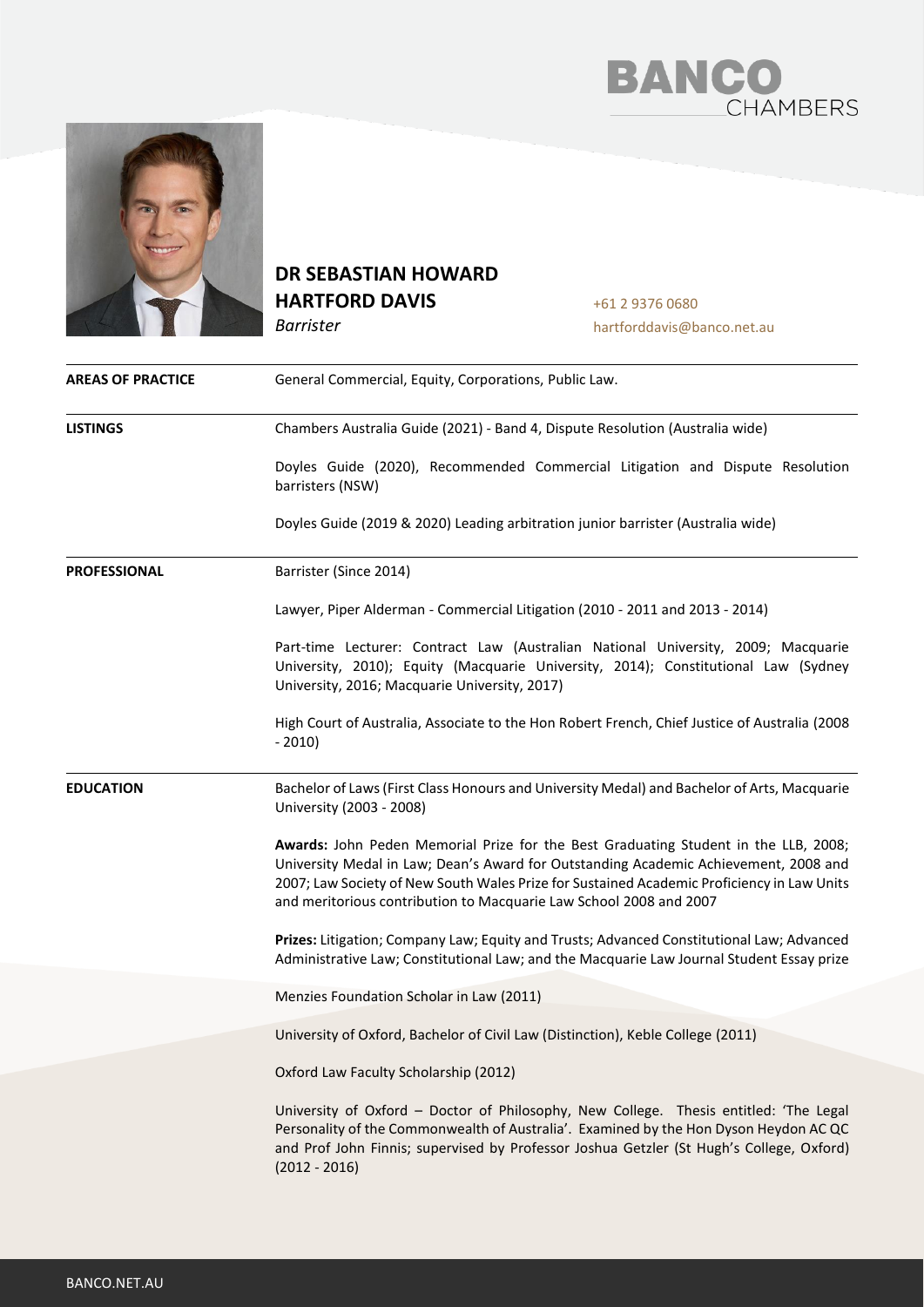

| <b>MAJOR PUBLICATIONS</b>                  | S.H. Hartford Davis, "The Legal Personality of the Commonwealth of Australia" (2019) vol<br>47(1) Federal Law Review p.1                                             |                                                                                                                                                                                                                         |  |  |
|--------------------------------------------|----------------------------------------------------------------------------------------------------------------------------------------------------------------------|-------------------------------------------------------------------------------------------------------------------------------------------------------------------------------------------------------------------------|--|--|
|                                            | N.C. Hutley and S.H. Hartford Davis, "Climate Change and Directors' Duties" Memorandum<br>of Opinion, 7 October 2016, published by the Centre for Policy Development |                                                                                                                                                                                                                         |  |  |
|                                            | Supplementary Memorandum of Opinion, 26 March 2019, published by the Centre for<br>Policy Development                                                                |                                                                                                                                                                                                                         |  |  |
| <b>MAJOR</b><br><b>APPEARANCES/MATTERS</b> | Sebastian has experience in all NSW Courts, the Federal Court and the High Court of<br>Australia.                                                                    |                                                                                                                                                                                                                         |  |  |
| <b>SELECTED CURRENT MATTERS</b>            | ACCC v Google LLC<br>[Federal Court of Australia]                                                                                                                    | Appearing for Google in an action<br>commenced by the ACCC concerning<br>location data.<br>Led by Mr Brereton SC and Mr Yezerski;<br>instructed by Corrs                                                                |  |  |
|                                            | Facebook Inc v Australian Information<br>Commissioner<br>[Full Court of the Federal Court of Australia]                                                              | Appearing for Facebook Inc in appeal<br>from a decision of the Federal Court,<br>declining to set aside service and<br>discharge leave to serve overseas<br>Led by Mr Hutley SC; instructed by King<br>& Wood Mallesons |  |  |
|                                            | Doyle's Farm Produce Pty Ltd v Murray-Darling<br><b>Basin Authority</b><br>[Supreme Court of NSW, General List]                                                      | Class action on behalf of NSW irrigators<br>concerning the management of River<br>Murray storages<br>Led by Hutley SC; instructed by Banton<br>Group                                                                    |  |  |
|                                            | DSHE Holdings Ltd v Abboud & Ors [Supreme<br>Court of NSW, Commercial List]                                                                                          | Directors duties proceedings concerning<br>the collapse of Dick Smith<br>Led by Hutley SC and Farid Assaf SC;<br>instructed by Allens Linklaters                                                                        |  |  |
|                                            | MZAPC v Minister for Immigration and Border<br><b>Protection &amp; Anor</b><br>[High Court of Australia]                                                             | Appearing for the applicant in judicial<br>review proceedings<br>Led by Hooke SC                                                                                                                                        |  |  |
| <b>COMMISSIONS OF INQUIRY</b>              | Royal Commission into Misconduct in the<br>Banking, Superannuation and Financial Services<br>Industry (2018)                                                         | Appeared for ANZ Banking Group Ltd<br>Led by Matt Collins QC and Kate<br>Williams SC; instructed by Ashurst                                                                                                             |  |  |
| <b>SUPREME COURT OF NSW</b>                | In the matter of Austral Bronze Pty Ltd [2020]<br><b>NSWSC 1633</b>                                                                                                  | Application for company reinstatement<br>Led by David Hooke SC; instructed by<br>Rankin Ellison                                                                                                                         |  |  |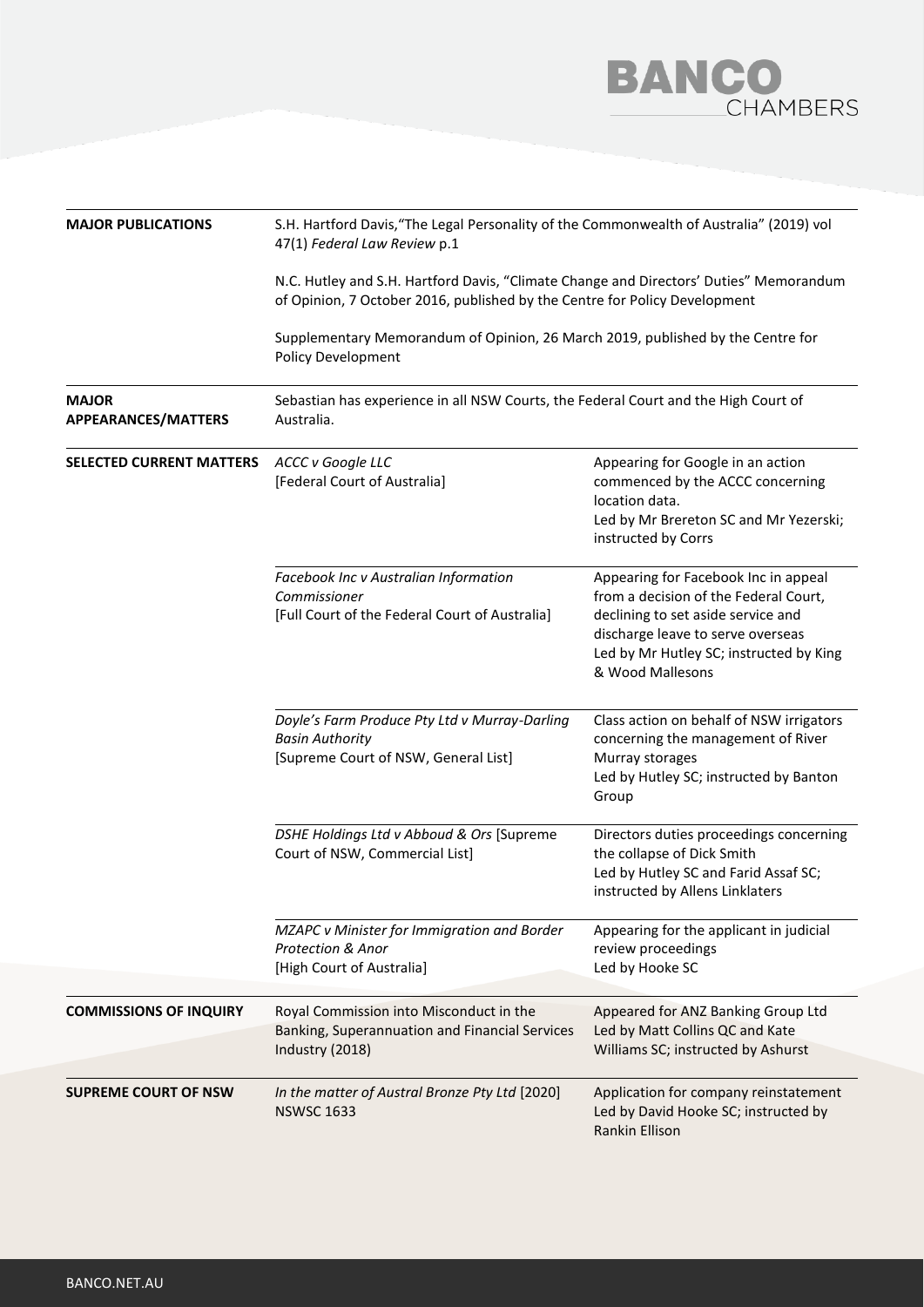## **BANCO**<br>CHAMBERS

| China Insurance Group Finance Company Ltd v<br>Kingston [2020] NSWSC 1273                                                                                        | Application for freezing orders<br>Unled; instructed by Ashurst                                                                                                                                                                                                |  |
|------------------------------------------------------------------------------------------------------------------------------------------------------------------|----------------------------------------------------------------------------------------------------------------------------------------------------------------------------------------------------------------------------------------------------------------|--|
| In the matter of Cromwell Corporation Limited<br>[2019] NSWSC 1608<br>[Supreme Court of NSW, Corporations List]                                                  | Dispute about access to company<br>documents under the Corporations Act<br>2001 (Cth) and general law.<br>Led by Giles SC; instructed by Corrs<br>Chambers Westgarth                                                                                           |  |
| Kerr v Australian Executor Trustee (SA) Pty Ltd<br>[2019] NSWSC 1279<br>[Supreme Court of NSW, Commercial List]                                                  | Negligence claim against professional<br>trustee company<br>Led by Sullivan QC and David Sulan;<br>instructed by Piper Alderman                                                                                                                                |  |
| Lottoland (Australia) Pty Ltd v Australian<br>Communications and Media Authority [2019]<br><b>NSWSC 1041</b><br>[Supreme Court, Equity Division Expedition List] | Application for declaratory relief<br>concerning the proper construction of<br>the Interactive Gambling Act 2001 (Cth)<br>Led by Hutley SC; instructed by<br>Addisons                                                                                          |  |
| Crown Sydney Property Pty Ltd v Barangaroo<br>Delivery Authority [2018] NSWSC 1931<br>[Supreme Court of NSW, Commercial List]                                    | Appeared for Crown Resorts Ltd in a<br>dispute with the Barangaroo Delivery<br>Authority regarding sight lines from the<br>Integrated Resort to the Harbour Bridge<br>and Opera House.<br>Led by Neil Young QC and Kristina<br>Stern SC; instructed by Ashurst |  |
| Asbestos Injuries Compensation Fund Ltd ATF the<br>Asbestos Injuries Compensation Fund [2018]<br><b>NSWSC 589</b>                                                | Final hearing: judicial advice, statutory<br>construction (intervening on behalf of<br>Allianz)<br>Led by Toomey SC; instructed by Rankin<br>Ellison                                                                                                           |  |
| Commonwealth Steel Co Ltd v BHP Billiton<br>Marine & General Insurance Ltd [2017] NSWSC<br>1445                                                                  | Final hearing: insurance<br>Led by Kelly SC; instructed by Rankin<br>Ellison                                                                                                                                                                                   |  |
| Application of Eurolinx Pty Ltd ATF the Colbert<br>Security Trust [2017] NSWSC 1306                                                                              | Final hearing: judicial advice application<br>Led by Needham SC; instructed by<br><b>Brown Wright Stein</b>                                                                                                                                                    |  |
| Citigroup Global Markets Pty Ltd ATS Ong [2017]<br><b>NSWSC 969</b>                                                                                              | Defence of claim concerning traded<br>financial product<br>Unled; instructed by Henry Davis York                                                                                                                                                               |  |
| Re Kerr [2017] NSWSC 358                                                                                                                                         | Final hearing: Judicial advice application<br>Led by Sullivan QC and Sulan; instructed<br>by Piper Alderman                                                                                                                                                    |  |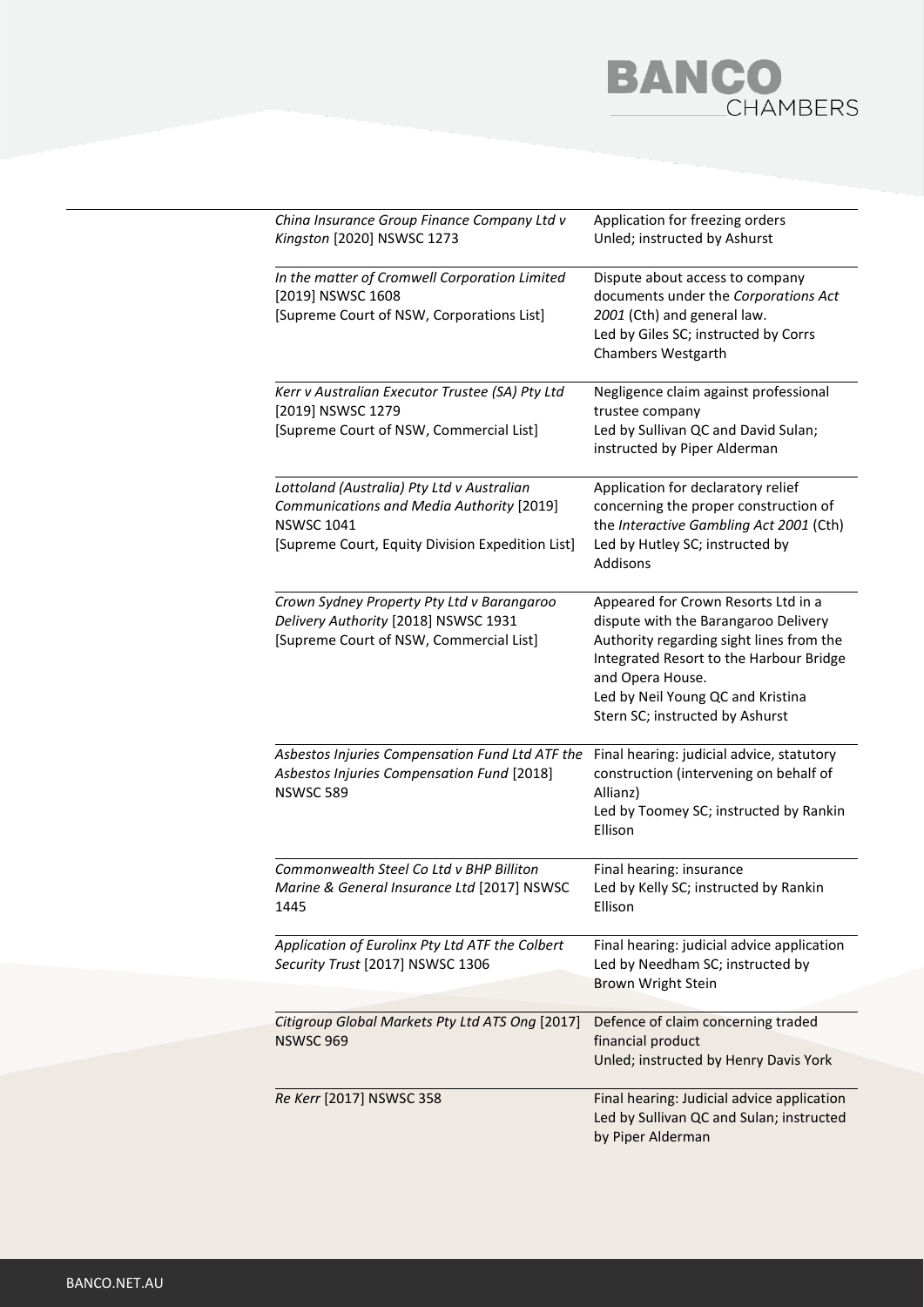

|                            | Kerr v Australian Executor Trustee (SA) Pty Ltd<br>[2017] NSWSC 611                                                      | Judicial Advice application<br>Led by Sullivan QC and David Sulan;<br>instructed by Piper Alderman                                                                                          |
|----------------------------|--------------------------------------------------------------------------------------------------------------------------|---------------------------------------------------------------------------------------------------------------------------------------------------------------------------------------------|
|                            | Remondis Australia Pty Ltd v Local Court of New<br>South Wales [2016] NSWSC 1649                                         | Interlocutory: stay application<br>Led by Mark Cahill; instructed by Sparke<br>Helmore                                                                                                      |
|                            | Deputy Commissioner of Taxation v Peter<br>Sleiman Investments Pty Ltd ATF the Sleiman<br>Family Trust [2016] NSWSC 1657 | Final hearing: Trusts, insolvency,<br>voidable transactions<br>Led by JC Kelly SC; instructed by David<br>Legal                                                                             |
|                            | SG v New South Wales Crime Commission [2016]<br><b>NSWSC 1615</b>                                                        | Interlocutory - Abuse of process<br>Led by Guy Parker SC; instructed by<br>Laxon Lex                                                                                                        |
|                            | Re Kupang Resources Ltd (Recs and Mgrs Apptd)<br>[2016] NSWSC 1895                                                       | Final hearing: Arrangements and<br>reconstructions - Deed of company<br>arrangement - transfer of shares<br>Led by Withers; instructed by Squire<br>Patton Boggs                            |
|                            | Hardie Holdings Pty Ltd v State of New South<br>Wales [2016] NSWSC 58                                                    | Interlocutory: Pleadings<br>Led by Kirk SC; instructed by Squire<br>Patton Boggs                                                                                                            |
|                            | Rinehart v Nine Entertainment Holdings Ltd<br>[2015] NSWSC 239                                                           | Interlocutory: Preliminary discovery<br>Led by Blackburn SC; instructed by Corrs<br><b>Chambers Westgarth</b>                                                                               |
|                            | Bayton Cleaning Co Pty Ltd v Woods [2015]<br><b>NSWSC 369</b>                                                            | Interlocutory: Summary disposal<br>Unled; instructed by Piper Alderman                                                                                                                      |
|                            | Insurance Australia Ltd t/as NRMA Insurance v<br>Parisi [2014] NSWSC 1248                                                | Final hearing: Judicial Review<br>Led by McCarthy                                                                                                                                           |
| <b>NSW COURT OF APPEAL</b> | RMS v Desane Pty Ltd [2018] 98 NSWLR 820                                                                                 | Acting for the Roads Maritime Service in<br>an appeal concerning administrative law<br>and statutory interpretation<br>Led by Hutley SC; instructed by the<br>Crown Solicitors Office (NSW) |
|                            |                                                                                                                          |                                                                                                                                                                                             |
|                            | Commonwealth Steel Company Ltd v BHP Billiton<br>Marine & General Insurance Ltd [2018] NSWCA<br>242                      | Appeal - insurance policy<br>Led by Kelly SC; instructed by Rankin<br>Ellison                                                                                                               |
|                            | SG v New South Wales Crime Commission [2017]<br><b>NSWCA 107</b>                                                         | Appeal - Abuse of process<br>Led by Newlinds SC; instructed by Laxon<br>Lex                                                                                                                 |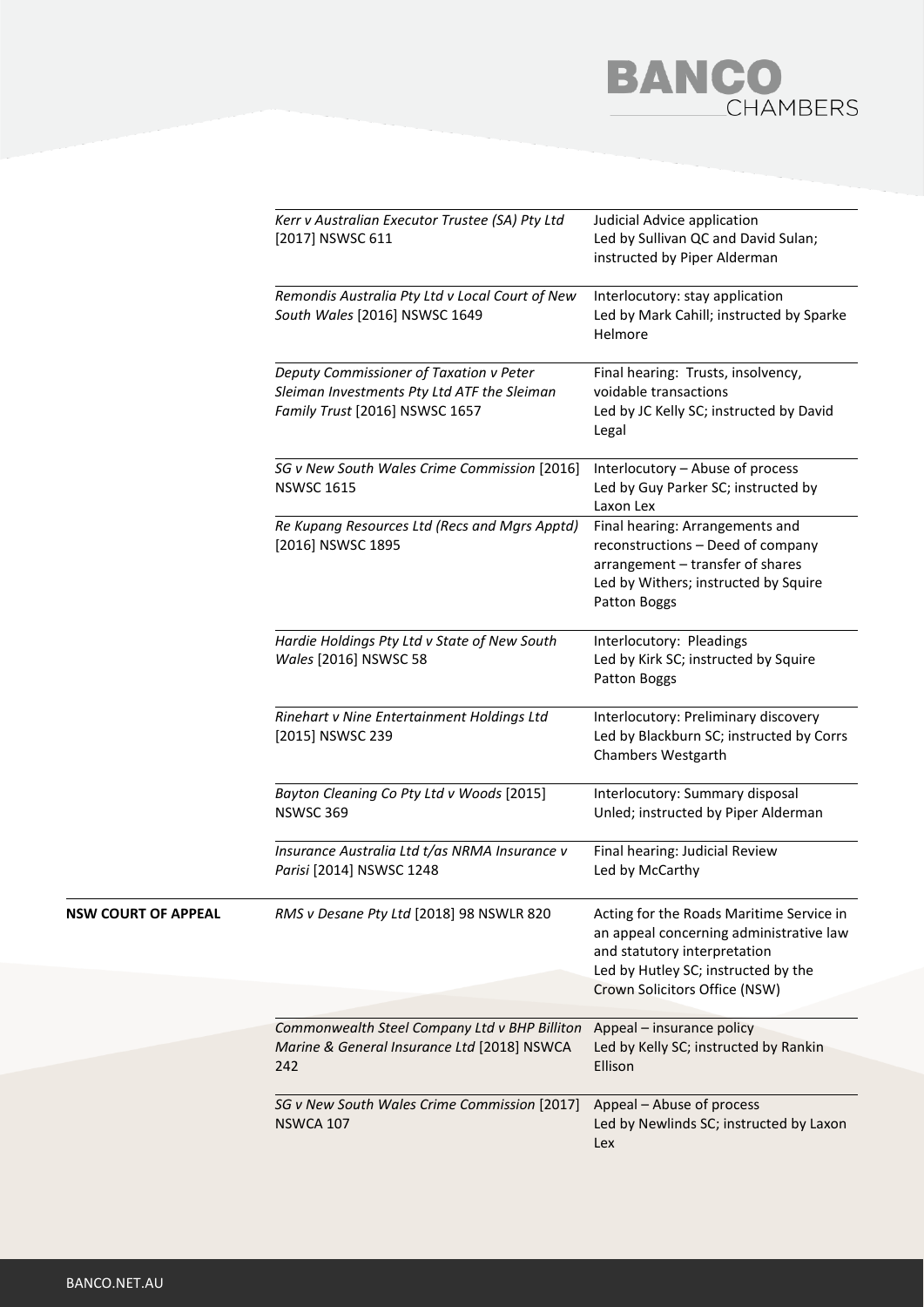

|                                               | Peter Sleiman Investments Pty Ltd ATF the<br>Sleiman Family Trust v Deputy Commissioner of<br>Taxation [2017] NSWCA 81<br>Croucher v Cachia 95 NSWLR 117<br>R v Tuala (2015) 248 A Crim R 502 | Appeal: Trusts, insolvency, voidable<br>transactions<br>Led by JC Kelly SC; instructed by David<br>Legal<br>Appeal: Trespass to person and battery<br>Led by McCarthy; instructed by AC<br>Lawyers<br>Appeal: sentencing appeal<br>Led by Ben Clark |
|-----------------------------------------------|-----------------------------------------------------------------------------------------------------------------------------------------------------------------------------------------------|-----------------------------------------------------------------------------------------------------------------------------------------------------------------------------------------------------------------------------------------------------|
|                                               |                                                                                                                                                                                               |                                                                                                                                                                                                                                                     |
|                                               |                                                                                                                                                                                               |                                                                                                                                                                                                                                                     |
| <b>FEDERAL COURTS</b>                         | Australian Information Commissioner v Facebook Appearing for Facebook Inc in an<br>Inc (No 2) [2020] FCA 1307                                                                                 | application to set aside service and<br>discharge leave to serve overseas<br>Led by Mr Hutley SC; instructed by King<br>& Wood Mallesons                                                                                                            |
|                                               | Watton v Whitton [reserved]                                                                                                                                                                   | Trial before Farrel J in bankruptcy<br>proceedings<br>Unled; instructed by Piper Alderman                                                                                                                                                           |
|                                               | Tamaya Resources Ltd (in Liq) v Campbell-Wilson<br>(2016) 332 ALR 199l [2016] FCAFC 2                                                                                                         | Interlocutory: Pleadings<br>Led by Hutley SC and Withers                                                                                                                                                                                            |
|                                               | Mullan & Worrell [2016] FamCA 943                                                                                                                                                             | Interlocutory: Jurisdictional challenge<br>Unled; instructed by Broun Abrahams<br><b>Burreket</b>                                                                                                                                                   |
|                                               | Tamaya Resources Ltd (in Liq) v Deloitte Touche<br>Tohmatsu (a Firm) [2015] FCA 1098                                                                                                          | Interlocutory: Pleadings<br>Led by Hutley SC and Withers;<br>instructed by Squire Patton Boggs                                                                                                                                                      |
| <b>INTERSTATE COURTS</b>                      | Lottoland (Australia) Pty Ltd v Minister for<br>Racing, Gaming and Licensing & Anor [2020]<br>NTSC <sub>65</sub>                                                                              | Application for interlocutory injunction.<br>(leading Mr D Reynolds; instructed by<br>Addisons)                                                                                                                                                     |
| <b>LAND &amp; ENVIRONMENT</b><br><b>COURT</b> | Chief Executive of the Office of Environment and<br>Heritage v Grant Wesley Turnbull (No 4) [2020]<br>NSWLEC 124<br>[Class 5]                                                                 | Appearing for Prosecutor in pre-trial<br>application for a stay of proceedings<br>based upon "adversarial principle"<br>Led by Tom Howard SC                                                                                                        |
|                                               | Chief Executive, Office of Environment and<br>Heritage v Grant Turnbull (No 3) [2019] NSWLEC<br>165<br>[Class 5]                                                                              | Appearing for Prosecutor in pre-trial<br>applications<br>Led by Tom Howard SC                                                                                                                                                                       |
| <b>LOCAL COURT</b>                            | Better Mortgage Management Pty Ltd v<br>Mortgage Asset Service Pty Ltd [2017] NSWLC                                                                                                           | Final hearing (4 days): Commercial<br>dispute - mortgage managers.<br>Unled; instructed by Piper Alderman                                                                                                                                           |